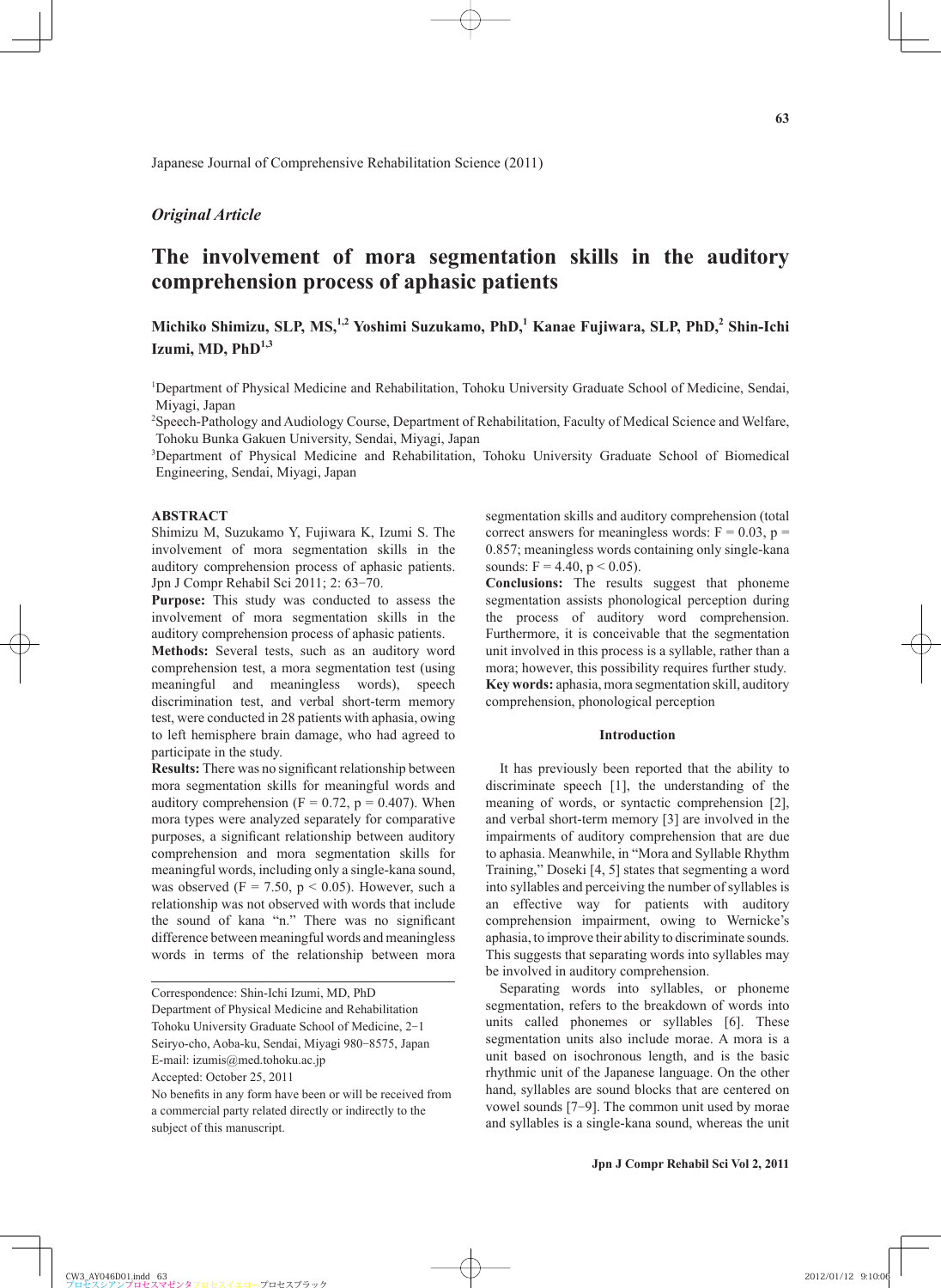that differs is special morae. Single-kana sounds are syllables represented by one kana character, excluding the sound of "n" and the assimilated sound of "tsu" (e.g., since the word "ringo" contains the sound "n," a special mora, it is a three-mora, two-syllable word the number of morae and syllables do not match. The word "kani," which contains only single-kana sounds, has the same number of morae and syllables, that is, two).

"The phoneme segmentation skills of aphasic patients are measured by the expression of spoken language, as well as by the extent to which they display conscious phonological command in processing kana characters, such as reading and writing. Furthermore, it has been believed that impairment of these capabilities leads to the development of phonemic paraphasia and impaired kana character processing [10]. Previous studies have reported a difference between aphasia and healthy subjects with regard to mora segmentation skills [11], mora segmentation training for spoken language expression [12] and the relationship between kana character processing and phoneme segmentation [13, 14]; however, no study has previously investigated the relationship between phoneme segmentation skill and auditory comprehension.

Phonetic study, which is a different field, has also considered how phonological units are used in perceiving the Japanese language [15-17], whereas investigators working in the area of language development have evaluated phoneme segmentation skills, in relation to the process of reading and writing kana characters. However, no reports from either of these study specialties have discussed whether phoneme segmentation is involved in understanding spoken language [18-22].

It has generally been accepted that phoneme segmentation skills are a prerequisite for expressing speech language and processing kana characters [12- 14]; however, the manner in which phoneme segmentation is involved in the process of auditory comprehension in aphasia has not yet been clarified. This research focuses on mora segmentation skills and attempts to examine their involvement in the process of auditory word comprehension among aphasics.

## **Methods**

## **Study participants**

This study was conducted in aphasics with left-brain hemisphere damage, all of whom gave their consent to participate. All participants were inpatients or outpatients at one of the 11 facilities (nine hospitals, two nursing homes for the elderly) located in five prefectures (Miyagi, Iwate, Yamagata, Hyogo, and Okinawa). A standard test for aphasia, the "II Auditory Comprehension" of the Western Aphasia Battery (WAB) [23], was conducted for all participants in order to eliminate those with severely impaired auditory comprehension, that is, patients who scored 3 and below out of 10 points. Those who scored 9 and below out of 37 points on the Raven's Coloured Progressive Matrices (RCPM) [24] (the higher the score, the higher the intelligence) and those with hearing loss that clearly interferes with everyday communication were also excluded. The remaining 28 patients (Aged 49-88 years, average age 63.2, standard deviation 9.4) were included in the study (Table 1).

| Gender                               | Male<br>Female                                       | 20(71%)<br>8(29%)                        |  |  |
|--------------------------------------|------------------------------------------------------|------------------------------------------|--|--|
| <b>Disorder</b>                      | Left cerebral infarction<br>Left cerebral hemorrhage | 20(69%)<br>$8(31\%)$                     |  |  |
| Aphasia type                         | Amnesic<br><b>Broca</b><br>Wernicke<br>Conduction    | 10(38%)<br>6(23%)<br>9(26%)<br>$3(11\%)$ |  |  |
| Age                                  | $63.2 \pm 9.4$ years old                             |                                          |  |  |
| <b>RCPM</b>                          | $26.6 \pm 7.2$ points                                |                                          |  |  |
| <b>Spoken Language Comprehension</b> | $7.1 \pm 6.8$ points                                 |                                          |  |  |

**Table 1.** Characteristics of research participants

Gender, disorder, and aphasia type show frequencies of occurrence, whereas figures in parentheses indicate the proportions.

The figures under age, RCPM (Raven's Coloured Progressive Matrices), and spoken language comprehension show the average  $\pm$  standard deviation.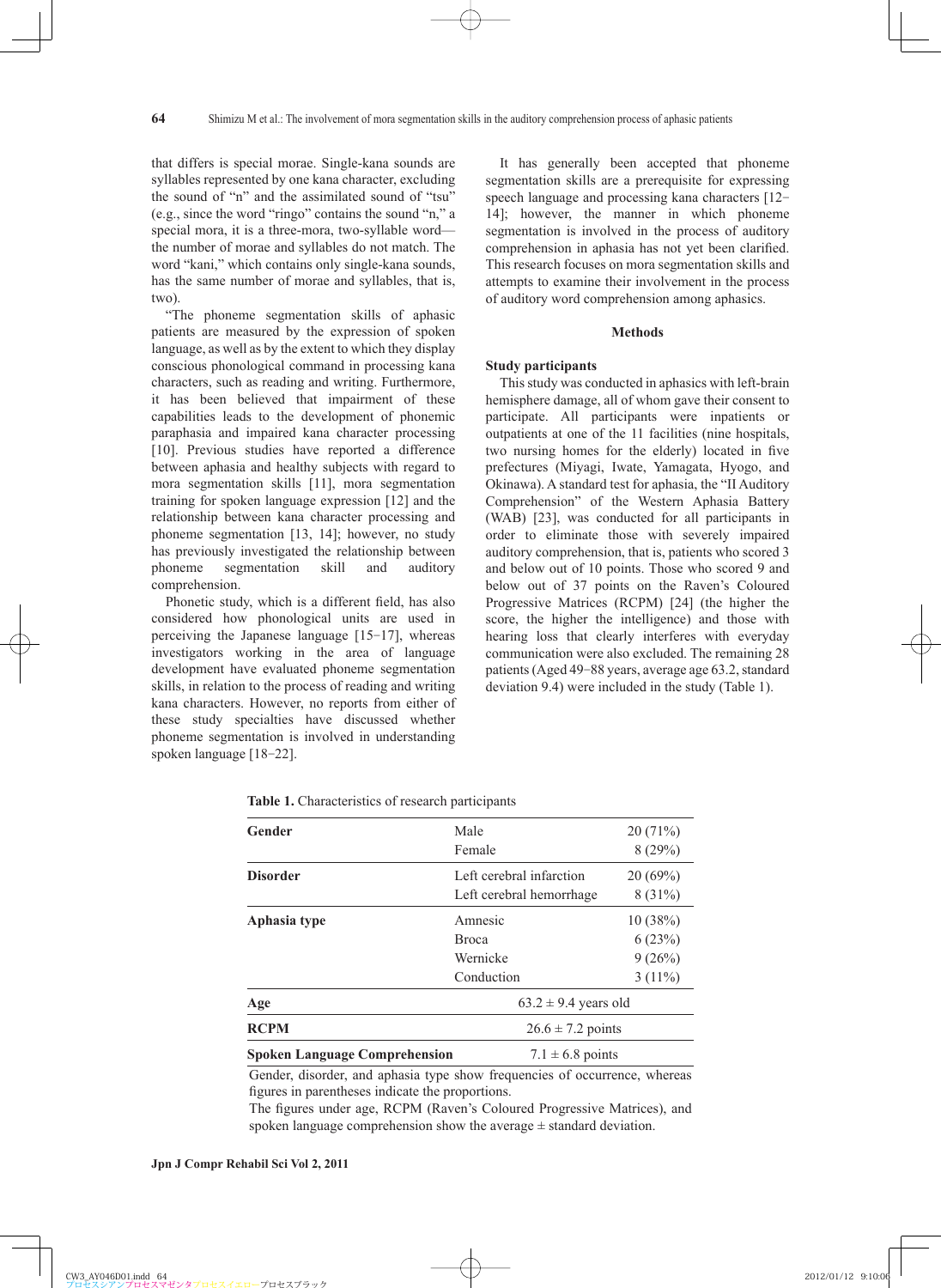#### **Evaluation method**

## **Evaluation procedure**

All participants took four tests, which were individually administered by the author or the patient's speech therapist, in either a language training room or a private room with sound insulation. These tests were administered in the following order: (1) auditory comprehension test, (2) mora segmentation skills test (meaningful and meaningless words), (3) speech discrimination skill test, and (4) verbal short-term memory test. Tests (1) and (4) were provided orally by the test administrator. The test contents for (2) and (3) were pre-recorded by a male native Japanese speaker using a microphone and saved on a personal computer as Windows Media Player files. The recorded voice was played on a small speaker connected to the personal computer and placed in front of each study participant, approximately 50 cm away. The volume was preset at 80 dB, which is slightly louder than ordinary conversation, and was adjusted prior to the test to suit each individual.

# **Evaluation Items**

# **(1) Auditory comprehension test**

The number of correct answers given in the "B. Auditory Word Recognition" section of "II Auditory Comprehension" from the Japanese version of WAB [23, 25], previously employed in the participant selection procedure, was used. The study participants each selected a specific item from six pictures of items according to the examiner's instruction. In order to evaluate word comprehension, the number of correct answers was converted to points (ranging from 0 to 41) by excluding test words that are numbers, onekana character words, or words with right/left adjectives, such as "right ear" and "left knee."

## **(2) Mora segmentation skills test**

The testing method for mora segmentation of words introduced by Watamori and colleagues (1984) in "Speech Therapy Manual" [26] was utilized to test mora segmentation skills. Test words were selected from the test vocabularies listed in the Sophia Analysis of Language in Aphasia (SALA) aphasia test [27]. A total of 42 highly familiar, meaningful words containing 2 to 4 morae and the same type of 42 meaningless words were selected. In order to determine the skill, mora or syllable segmentation is involved in auditory comprehension; each category included 21 words that included only a single-kana sound (e.g., "ebi," "uchiwa") and 21 words that included the sound of kana "n," a special mora (e.g., "genkan," "kazan"). The number of special morae was not restricted to one per word. To test, the examiner allowed the participant to hear the word, and then asked the individual to state how many sounds each word contained. A card with a picture of four circles (hollow, black circles) was placed in front of the participant, and he/she responded by pointing at these circles to indicate the number of sounds detected. The size of each circle was  $3.5 \times 3.5$ cm, and they were placed at intervals of 3 cm. Scoring was based on the total number of correct answers (ranging from 0 to 42 points). Errors were counted on the basis of omission, substitution, addition, and reallocation of morae.

## **(3) Speech discrimination skill test**

Of the auditory dissimilarity discrimination tests included in the SALA Aphasia test (2-mora meaningless words, 2-mora meaningful words) [27], the 2-mora meaningless word test was used. A total of 30 questions included 18 sets of identical meaningless words and 12 sets of words that were different. To test, the participant listened to the audio voice and was instructed to indicate "same" if the two words heard by the participant were the same, and "different" if the two words heard were different. To respond, the individual pointed to the card that said "same" or "different." The number of correct answers constituted the score (which ranged from 0 to 30 points).

# **(4) Verbal short-term memory test**

The forward digit span tests included in the Japanese version of Wechsler memory scale [28] was used. The number of morae in the words used in the tests previously described was taken into consideration to create a total of eight tasks; the participants were asked to repeat each of the 1 to 4 digits twice. The score was calculated on the basis of each task being worth 0.5 points (with the total score range being 0 to 4.0 points).

#### **Statistical analysis**

# **(1) The relationship between auditory comprehension and other evaluation criteria**

A correlation coefficient was calculated in order to evaluate the relationship between auditory comprehension and mora segmentation skills, speech discrimination skills, and verbal short-term memory.

## **(2) The relationship between auditory comprehension and mora segmentation skill**

In order to clarify the relationship between auditory comprehension and mora segmentation skills,  $a - 1.96$ standard deviation from the average number of correct answers given by healthy individuals was set as the cut-off value for the mora segmentation skills test (meaningful words), speech discrimination skills test, and verbal short-term memory test. On the basis of this cut-off value, the aphasics were divided into two groups: the high-performance group, if the score was equal to or higher than the cut-off value, and the lowperformance group, if the score was lower than the cut-off value (cut-off values: mora segmentation skills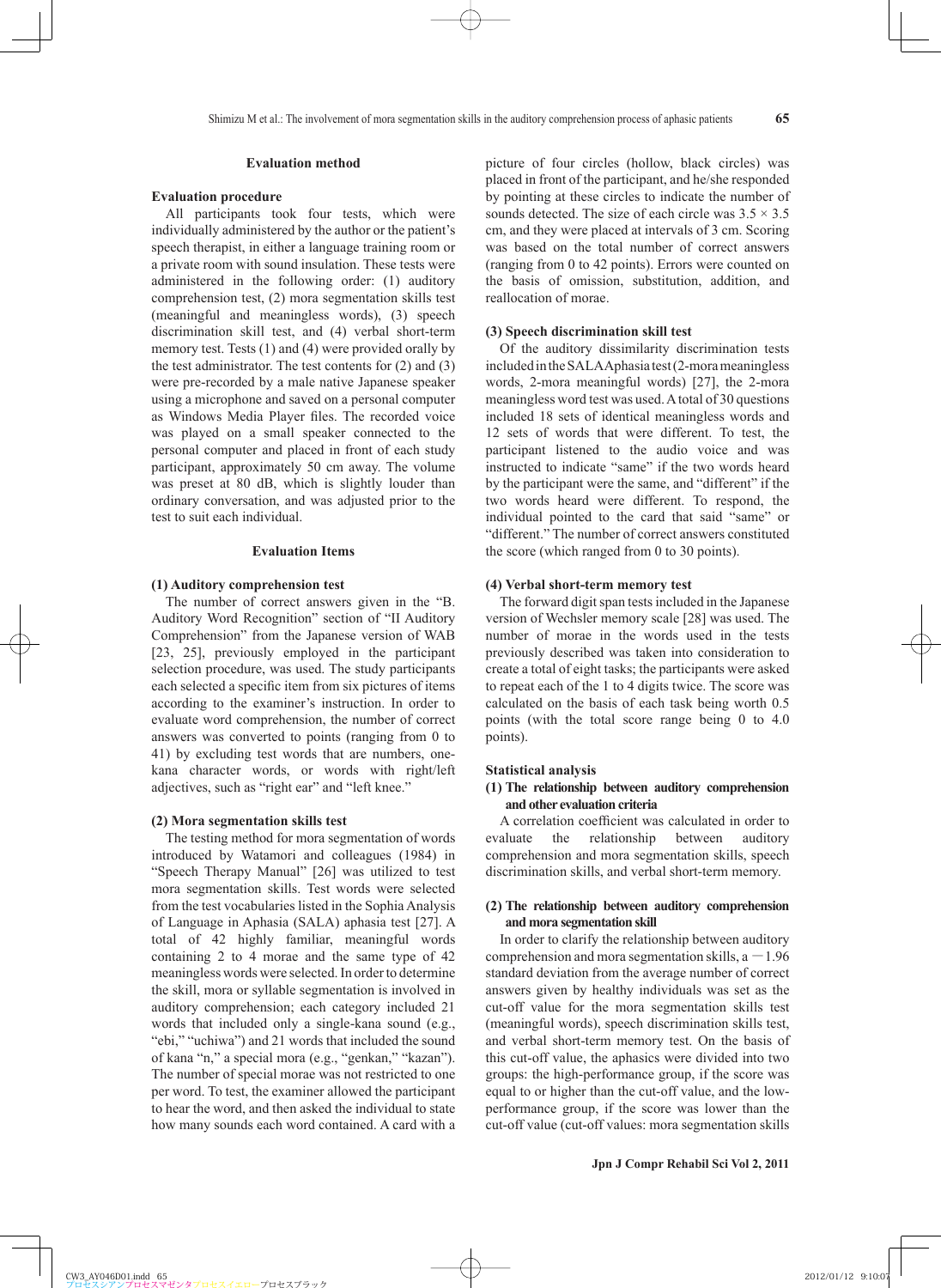$= 41.2$ , speech discrimination skills  $= 29.6$ , verbal short-term memory = 3.0). Unpublished data by Shimizu et al. [29] was referred to for a comparative performance by healthy individuals. Furthermore, using auditory comprehension as a dependent variable, mora segmentation skills (meaningful words) as an independent variable, and speech discrimination skills and verbal short-term memory as moderator variables, the Analysis of Covariance (ANOVA) was performed. The same analysis was also performed for meaningless words (cut-off value: mora segmentation skill = 40.6).

# **(3) Assessment of phonological units involved in auditory comprehension**

In order to examine the phonological units that are involved in auditory comprehension, mora segmentation skills (meaningful words) for words that only include single-kana sounds and for words that include the "n" sound were separated, and ANOVA was performed in a similar manner to that conducted in (2) (cut-off value: single-kana sound only  $= 19.1$ , with "n" sound = 18.7). Similarly, ANOVA was performed for mora segmentation skills for meaningless words (cut-off value: single-kana sound only  $= 18.2$ , with "n" sound =  $16.3$ ).

Furthermore, to examine the differences between the average numbers of correct words that include only single-kana sounds and the ones that include the "n" sound, t-tests were performed for both meaningful and meaningless words. In addition, in order to assess how errors are made, an analysis was conducted on the results obtained from those participants whose performance on mora segmentation of words that include the "n" sound was lower than the average, despite a higher than average performance on auditory comprehension and mora segmentation of words that only include single-kana sounds.

## **Statistical analysis software**

The analysis was done using SPSS Ver.18 (SPSS Japan Inc., Tokyo). Significance levels of less than 5% were considered statistically significant.

**Table 2.** Relationship between auditory comprehension and other evaluated variables

| <b>Auditory Comprehension</b>             |          |
|-------------------------------------------|----------|
| Mora segmentation skills                  |          |
| Total number of correct answers           | $0.54**$ |
| Words that only include single-kana sound | $0.60**$ |
| Words that include "n" sound              | $0.45*$  |
| Speech discrimination skills              | 0.38     |
| Verbal short-term memory                  |          |

The figures indicate Pearson correlation coefficient.  $^*$ , p < 0.05;  $^*$ , p < 0.01

## **Results**

# **The relationship between auditory comprehension and other evaluated variables**

Table 2 shows the relationship between auditory comprehension and other evaluated variables. Of the mora segmentation skills, the total number of correct answers, number of correct answers for words that only include single-kana sounds, and for words that include the "n" sound, all showed a significant relationship with auditory comprehension (mora segmentation skill: total correct answer:  $r = 0.54$ , correct answers for words with single-kana sound only:  $r = 0.60$ , words with "n" sound:  $r = 0.45$ ). Speech discrimination skill did not show a relationship with auditory comprehension; however, a strong relationship was observed between the latter and verbal short-term memory ( $r = 0.63$ ).

# **Relationship between auditory comprehension and mora segmentation skills**

The results of ANOVA using mora segmentation skills as an independent variable are shown in Table 3 (meaningful words) and Table 4 (meaningless words). Neither of these tables indicated that mora segmentation skills have a major effect on or interactions with auditory comprehension (meaningful words:  $F = 0.72$ ,  $p = 0.407$ , meaningless words:  $F = 0.03$ ,  $p = 0.857$ ).

**Table 3.** Auditory comprehension and mora segmentation skill (meaningful words) relationships based on total number of correct answers

| Dependent variable: auditory comprehension |      |       |  |  |
|--------------------------------------------|------|-------|--|--|
|                                            |      | р     |  |  |
| Mora segmentation skills                   | 0.72 | 0.407 |  |  |
| <b>Speech discrimination skills</b>        | 0.01 | 0.929 |  |  |
| Verbal short-term memory                   | 0.92 | 0.348 |  |  |

Speech discrimination skills and verbal short-term memory were set as moderator variables (ANOVA).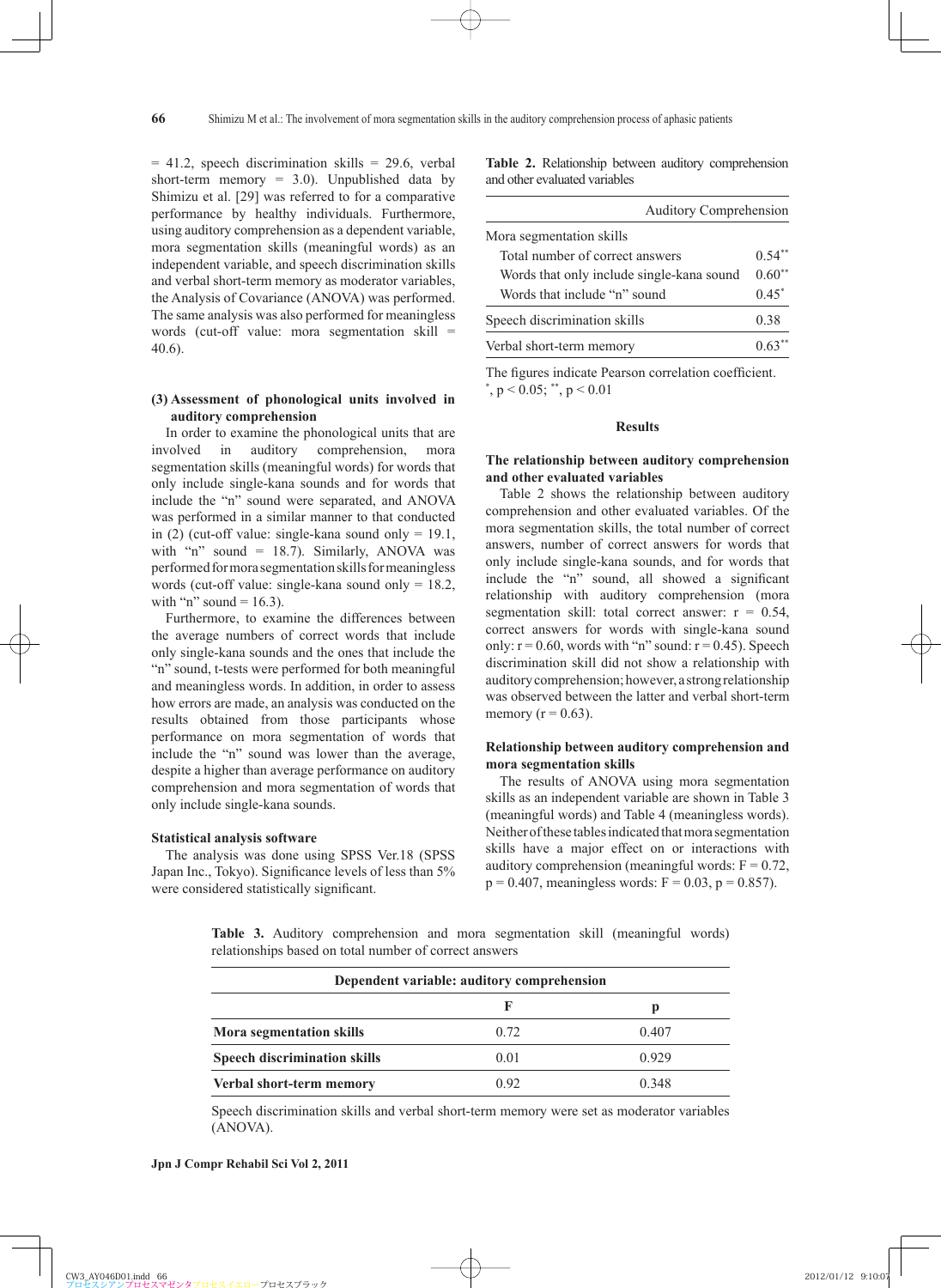| Dependent variable: auditory comprehension |      |       |  |  |
|--------------------------------------------|------|-------|--|--|
|                                            |      | р     |  |  |
| Mora segmentation skills                   | 0.03 | 0.857 |  |  |
| <b>Speech discrimination skills</b>        | 0.00 | 0.961 |  |  |
| Verbal short-term memory                   | 2.39 | 0.137 |  |  |

**Table 4.** Auditory comprehension and mora segmentation skills (meaningless words) relationships based on total number of correct answers

Speech discrimination skills and verbal short-term memory were set as moderator variables (ANOVA).

**Table 5.** Evaluation of phonological units involved in auditory comprehension (meaningful words)

| Dependent variable: auditory comprehension |       |                                                   |                                                                     |       |  |  |
|--------------------------------------------|-------|---------------------------------------------------|---------------------------------------------------------------------|-------|--|--|
|                                            | p     |                                                   |                                                                     | p     |  |  |
| 7.50                                       | 0.013 | Mora segmentation skill<br>(words with "n" sound) | 1.08                                                                | 0.310 |  |  |
| 0.01                                       |       |                                                   | 0.01                                                                | 0.924 |  |  |
| 0.30                                       |       |                                                   | 0.49                                                                | 0.490 |  |  |
|                                            |       |                                                   | 0.942 Speech discrimination skill<br>0.588 Verbal short-term memory |       |  |  |

Speech discrimination skill and verbal short-term memory were set as moderator variables (ANOVA).

**Table 6.** Evaluation of phonological units involved in auditory comprehension (meaningless words)

| Dependent variable: auditory comprehension                      |      |       |                                                   |      |       |  |
|-----------------------------------------------------------------|------|-------|---------------------------------------------------|------|-------|--|
|                                                                 | к    | р     |                                                   | к    | р     |  |
| Mora segmentation skill<br>(words with single-kana sounds only) | 4.40 | 0.049 | Mora segmentation skill<br>(words with "n" sound) | 0.03 | 0.862 |  |
| <b>Speech discrimination skill</b>                              | 0.00 |       | 0.983 Speech discrimination skill                 | 0.00 | 0.962 |  |
| Verbal short-term memory                                        | 2.08 |       | 0.164 Verbal short-term memory                    | 1.83 | 0.191 |  |

Speech discrimination skill and verbal short-term memory were set as moderator variables (ANOVA).

## **Assessment of phonological units involved in auditory comprehension**

Analyzing mora segmentation skills (meaningful words) by phoneme type revealed that words including only single-kana sounds had a highly significant effect on auditory comprehension (F = 7.50,  $p \le 0.05$ ), although this was not true of words that included the "n" sound (Table 5). The same results were found with mora segmentation skills for meaningless words: words that only include single-kana sounds had a highly significant effect (F = 4.40,  $p < 0.05$ ), which was not true of the words that included an "n" sound (Table 6).

Figure 1 shows the average number of correct answers given by phoneme type. No significant difference was found between words that included only single-kana sounds and words that included the "n" sound in meaningful words; however, with regard to meaningless words, the average number of correct answers given was significantly lower for words that included the "n" sound.



**Figure 1.** Comparison of average number of correct mora segmentation answers by phoneme type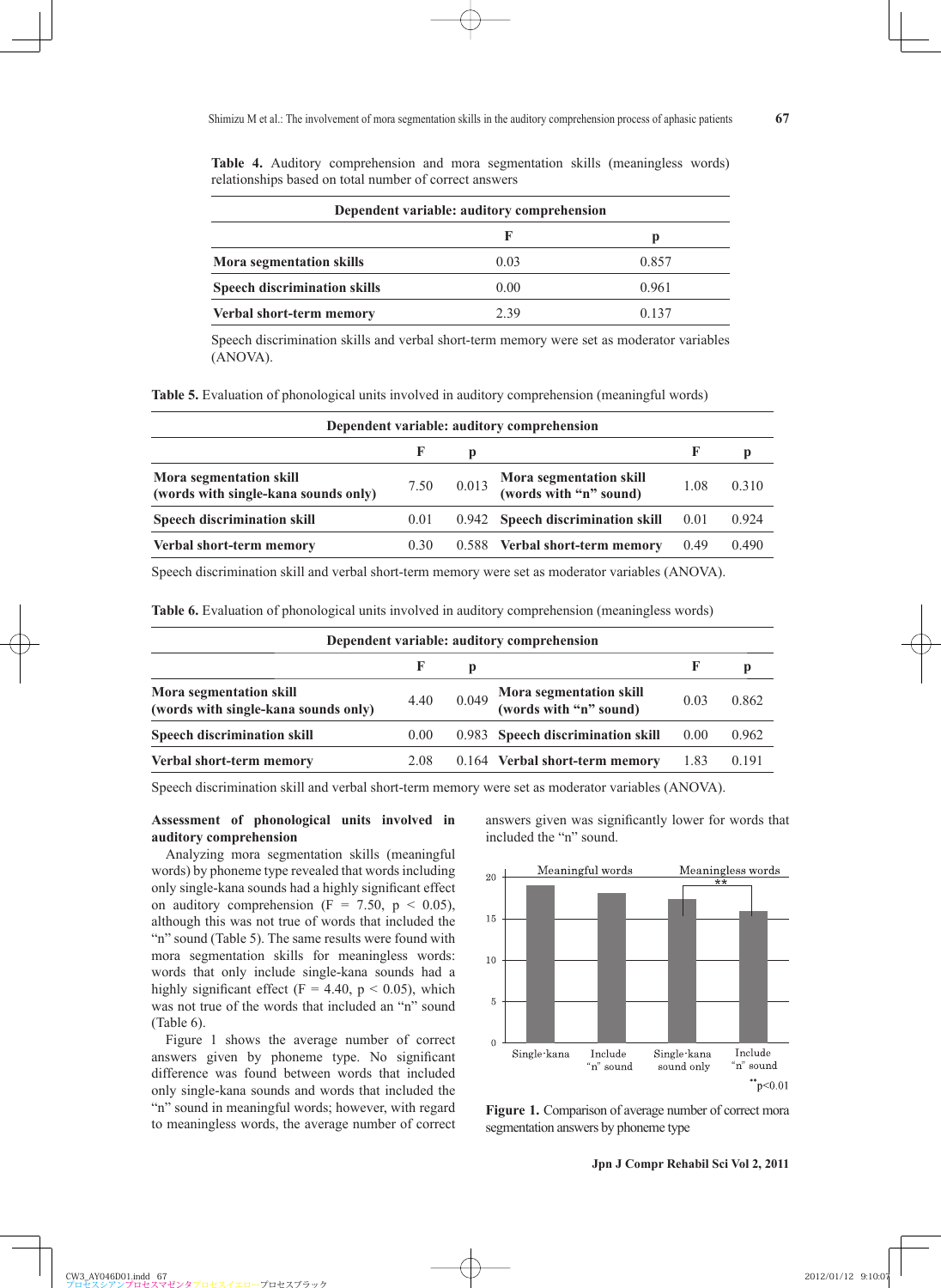| Meaningless words | "n" sound<br>$#$ of<br>correct<br>answers | Error type             | $#$ of<br>correct<br>answers | single-kana sound<br>Error type | Aphasia<br>type |
|-------------------|-------------------------------------------|------------------------|------------------------------|---------------------------------|-----------------|
| Case 17           | 12/21                                     | Omission 9             | 21/21                        |                                 | Conduction      |
| Case 18           | 13/21                                     | Omission 8             | 19/21                        | Omission 2                      | Conduction      |
| Case 19           | 16/21                                     | Omission 4, Addition 1 | 20/21                        | Omission 1                      | <b>Broca</b>    |
| Meaningful words  |                                           |                        |                              |                                 |                 |
| Case 14           | 17/21                                     | Omission 2 NR2         | 19/21                        | Omission 2                      | Amnesic         |

**Table 7.** Mora segmentation errors by phoneme type

**68**

The cases listed here are those in which the participants scored higher than the average on auditory comprehension and mora segmentation for words that include only single-kana sounds, but scored lower than the average on mora segmentation for words that include "n."

Figures under Error type by phoneme type indicate the number of errors. "Omission" and "Addition" indicate omission or addition of mora, respectively. NR indicates non-response.

Table 7 shows the analysis of mora segmentation error type by phonological unit. In one case, omissions were observed with both meaningful words that include only single-kana sounds and meaningful words that included the "n" sound. With regard to meaningless words, there were three cases wherein there were more omissions for words that contained the "n" sound compared with those that contained only single-kana sounds.

#### **Discussion**

# **The relationship between phoneme segmentation skills and auditory comprehension**

The present study assessed the involvement of mora segmentation skills in the process of auditory comprehension in people with aphasia. The results indicated that a significant relationship exists between auditory comprehension and mora segmentation skills for words that included only single-kana sounds. This suggests that the ability to segment a word into some type of phonological unit helps aphasic adults with phonological perception.

Previous studies have reported that infants switch to the phonological units used in their native language during the process of language development. For example, one study showed that when statements were presented aurally, infants learning French listened to statements that contained syllables that they had previously learned for a significantly longer time than the time that they spent listening to those statements that did not comprise such familiar syllables [30]. With regard to infants learning Japanese, it was reported that 8-month old infants listen to words containing special mora, such as "chunta" and "monmo," which we frequently hear infants say, for a significantly longer time than words that do not contain special mora, such as "chuguta" and "mokomo" [31]. Since infants develop the phonological perception of their native language at approximately 10 months of age [32], these studies suggest that segmentation of words into some type of phonological units in the early stage of language development is key to phonological perception.

The present study indicated that the segmentation of words into some type of phonological units might also be helpful in phonological perception among aphasic adults.

# **Phonological units in phoneme segmentation related to auditory comprehension**

The present study showed that auditory comprehension was related to mora segmentation skills for words that included only single-kana sounds, but not for the words that included the "n" sound. It seems possible that the phonological unit for phoneme segmentation involved in auditory comprehension is a syllable.

Our results also suggest that the "n" sound is difficult to recognize, and that the phonological unit used by aphasics in auditory comprehension may be a syllable: (1) the number of correct answers in the mora segmentation skills test for meaningless words was lower when the "n" sound was included, as opposed to the words that included only single-kana sounds, and (2) the three participants who scored higher than the average in auditory comprehension and mora segmentation for words that only included single-kana sounds made numerous errors in omitting the sound of  $n$ "

In "Mora and Syllable Rhythm Training," Doseki [4, 5] presented two methods for evaluating auditory comprehension. The phonological unit for the first of these, the "method for accurately perceiving the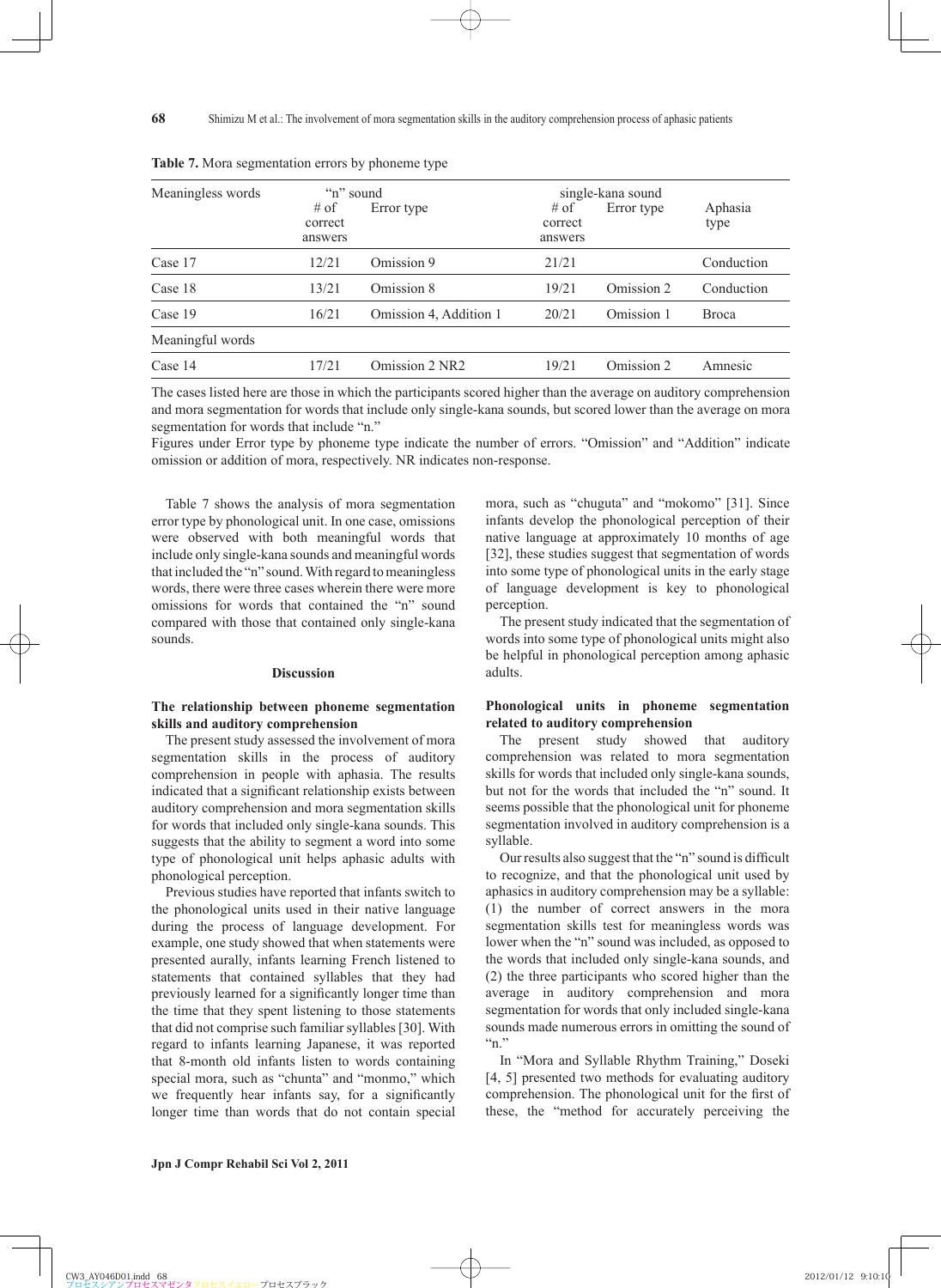number of syllables," is a syllable, and not a mora. This method emphasizes the correct recognition of the number of syllables in preference to identifying speech sounds. For example, a one-syllable word "ah" is to be recognized as a one-syllable word "ah" and not recognized as a two-syllable word "ah-a" or "a-a." Its segment unit is also a syllable. For example, this method allows the patient to hear the word "kakkontou" and separate it into syllables rather than morae. Our results seem to support the validity of this method of emphasizing segmentation using syllables as its unit.

In the second method, the "method to capture the difference between a single-kana sound and special mora" [5], patients hear, for example, "kata kata kantan" for the word "kantan," alternating the meaningless word "kata" and the meaningful word "kantan," while being presented with the phrase in syllables rather than morae, and chanting it without breaking the "syllable rhythm" [5], so that the "n" sound in "kantan" can be captured. Since Doseki's method separates special morae from single-kana sounds by using syllabic rhythm, it seems to emphasize mora segmentation with respect to special mora.

Our results support this method in terms of having a segmentation unit involved in auditory comprehension as a syllable. In addition, our results, which suggest the difficulty that aphasics have in recognizing the "n" sound, provide a certain level of evidence in support of the method that separates the "n" sound from singlekana sounds in order to promote the recognition of the "n" sound. However, if the phonological unit involved in auditory comprehension among aphasics is a syllable, then it is unlikely that the ability to segment into morae immediately leads to auditory comprehension.

Our investigation and a previous study by Hayashi [31] concurred that any individual word is segmented into some type of phonological unit; however, they were not in concordance with regard to the specific type of this phonological unit. It has been reported that the speech rhythm used during infancy is mora; however, it is generally understood that phonological awareness develops around school age to enable morabased phoneme usage [20]. Mora segmentation may be a skill that is more related to kana character processing than phonological perception in adults.

The present study is limited in that the number of correct answers given in the mora segmentation skill test was different, according to the phonological type of meaningful and meaningless words. It seems that as compared to meaningless words, meaningful words were easier to breakdown because their kana characters were easier to recall; therefore, future studies should give some consideration to how this issue must be addressed and circumvented. In addition, the present study only tested mora segmentation skills and the only special mora included in test words was the "n" sound; therefore, further analyses are necessary to test syllable segmentation skills or mora segmentation skills that include other special morae, such as assimilated and prolonged sounds

## **References**

- 1. Luria AR. Language(Speech act). In: Basis for neuropsychology 2nd ed. Tokyo: Sozo-publishing; 2003. p. 312-29.
- 2. Sheman CM, Canter GJ. Effects of vocabulary, syntax and sentence length on auditory comprehension in aphasia patients. Cortex 1971; 7: 209-26.
- 3. Vallar G, Baddeley AD. Phonological short-term memory, phonological processing and sentence comprehension: a neuropsychological case study. Cognitive Neuropsychol 1984; 1: 121-41.
- 4. Dozeki K. JIST method. In: Yonemoto K, Dozeki K, editor. Rehabilitation of aphasia. Tokyo: Ishiyaku Publishers; 2004. p. 53-98.
- 5. Dozeki K. The therapy of each type. In: Dozeki K, editor. Home rehabilitation of aphasia by JIST method. Tokyo: Ishiyaku Publishers; 2007. p. 85-119.
- 6. Hara K. The development of phonological awareness in Japanese children. Jpn J Commun Disorders 2001: 18: 10-8. Japanese.
- 7. Tanaka S. Accentual structure and rhythmic structure, and phonology. In: Haraguchi S, Nakazima H, Nakamura M, Kawakami S, editor. Accent and rhythm. Tokyo: Kenkyusha; 2005. p. 28-36.
- 8. Kubozono H. The sound of Japanese and English. In: Shibatani M, Nishimitsu Y, Kageyama T, editor. Word formation and phonological structure. Tokyo: Kuroshio Publisher; 1999. p. 16-9.
- 9. Saito Y. Syllable and mora. In: Introductory of Japanese phonetics. Tokyo: Sanseido; 2006. p. 97-104.
- 10. Kojima C, Tachiishi M, Tanemura J, Katsuki Y, Goto Y, Hujioka M et al. Aphasia. Higher brain function disorder. In: Kodera T, Hirano T, Hasegawa K, Tachiishi T, Notoya M, Kurai S, et al: The clinical manual of speech hearing therapy. Tokyo: Kyodo Isyo Shuppan; 2008. p. 196- 221.
- 11. Monoi H, Tatsumi I. Results of moraic segmentation test in aphasia. Jpn Soc Logopedics Phoniatrics 1997: 38: 42-3. Japanese.
- 12. Tanemura J. Cognitive neuropsychological approaches in aphasia therapy. Higher Brain Funct Res 2006: 26: 1-7. Japanese.
- 13. Tatsumi IF. Types of impairment and of treatment of kana word reading and writing in Japanese aphasic patients: An information processing model approach to aphasia. Jpn Soc Logopedics Phoniatrics 1988: 29: 351- 8. Japanese.
- 14. Monoi H. Therapy for kana writing impairment in aphasic patients. Jpn J Neuropsychol 1990: 6: 33-40. Japanese.
- 15. Otake K. A segmentation unit in Japanese. Tech Rep IEICE 1991: 90-108. Japanese.
- 16. Otake K, Yamamoto K. Phonological awareness by monolingual and bilingual speakers of Japanese and